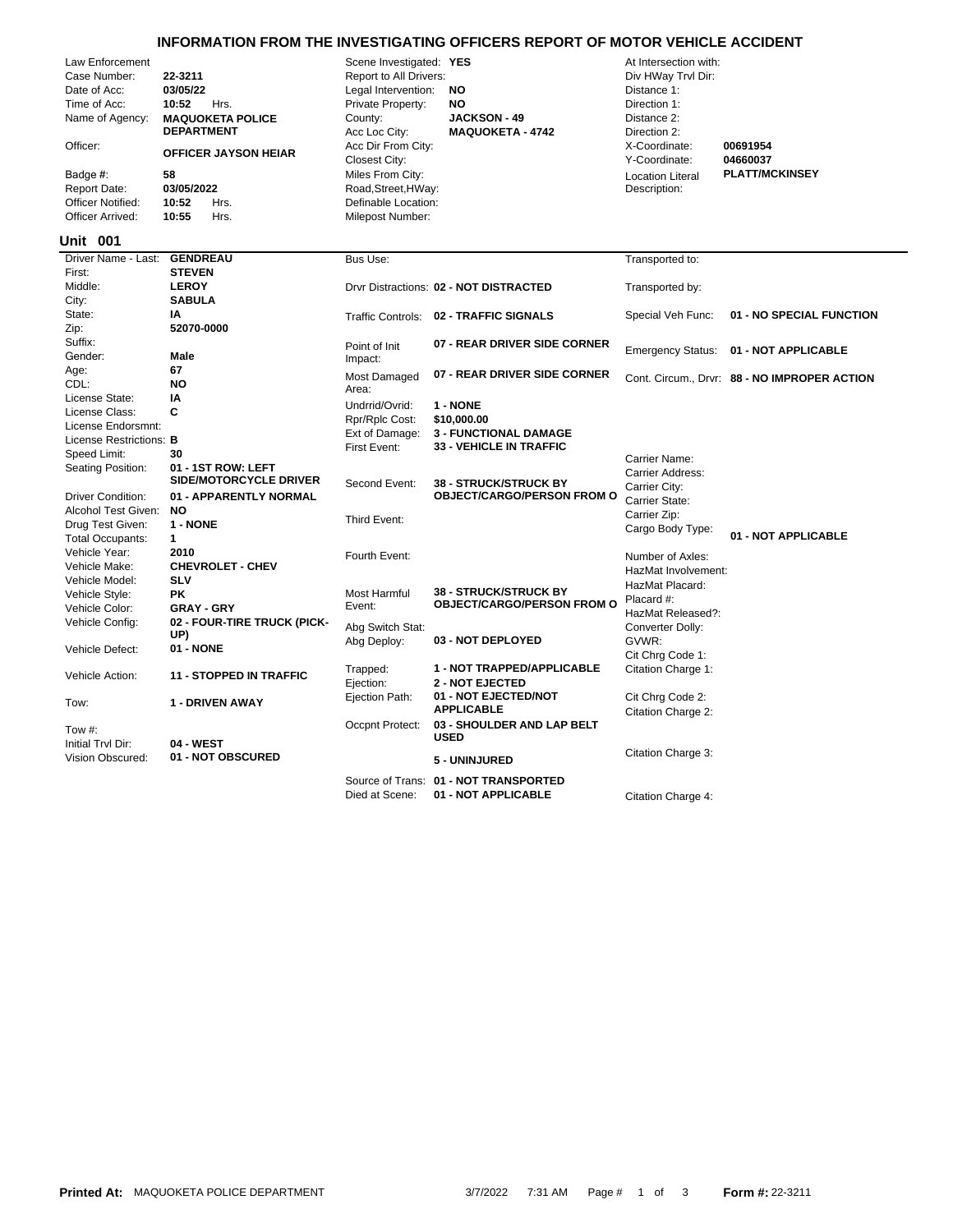## **002 Unit**

| UIIIL VV <del>L</del>    |                                              |                          |                                                                   |                          |                                             |
|--------------------------|----------------------------------------------|--------------------------|-------------------------------------------------------------------|--------------------------|---------------------------------------------|
| Driver Name - Last:      | <b>TRACY</b>                                 | Bus Use:                 |                                                                   | Transported to:          |                                             |
| First:                   | <b>FELICIA</b>                               |                          |                                                                   |                          |                                             |
| Middle:                  | <b>LYNN</b>                                  |                          | Drvr Distractions: 15 - INATTENTIVE/LOST IN                       | Transported by:          |                                             |
| City:                    | <b>MAQUOKETA</b>                             |                          | <b>THOUGHT</b>                                                    |                          |                                             |
| State:                   | ΙA                                           | <b>Traffic Controls:</b> | 02 - TRAFFIC SIGNALS                                              | Special Veh Func:        | 01 - NO SPECIAL FUNCTION                    |
| Zip:                     | 52060-0000                                   |                          |                                                                   |                          |                                             |
| Suffix:                  |                                              | Point of Init            | 01 - FRONT PASSENGER SIDE                                         | <b>Emergency Status:</b> | 01 - NOT APPLICABLE                         |
| Gender:                  | Female                                       | Impact:                  | <b>CORNER</b>                                                     |                          |                                             |
| Age:                     | 31                                           | Most Damaged             | 01 - FRONT PASSENGER SIDE                                         |                          | Cont. Circum., Drvr: 98 - OTHER (EXPLAIN IN |
| CDL:                     | NO                                           | Area:                    | <b>CORNER</b>                                                     |                          | <b>NARRATIVE)</b>                           |
| License State:           | IA                                           | Undrrid/Ovrid:           | 1 - NONE                                                          |                          |                                             |
| License Class:           | C                                            | Rpr/Rplc Cost:           | \$12,000.00                                                       |                          |                                             |
| License Endorsmnt:       |                                              | Ext of Damage:           | 5 - SEVERE, VEHICLE TOTALED                                       |                          |                                             |
| License Restrictions:    |                                              | First Event:             | <b>33 - VEHICLE IN TRAFFIC</b>                                    |                          |                                             |
| Speed Limit:             | 30                                           |                          |                                                                   | Carrier Name:            |                                             |
| Seating Position:        | 01 - 1ST ROW: LEFT                           |                          |                                                                   | Carrier Address:         |                                             |
|                          | <b>SIDE/MOTORCYCLE DRIVER</b>                | Second Event:            | <b>38 - STRUCK/STRUCK BY</b>                                      | Carrier City:            |                                             |
| <b>Driver Condition:</b> | 01 - APPARENTLY NORMAL                       |                          | <b>OBJECT/CARGO/PERSON FROM O</b>                                 | Carrier State:           |                                             |
| Alcohol Test Given:      | <b>NO</b>                                    | Third Event:             |                                                                   | Carrier Zip:             |                                             |
| Drug Test Given:         | 1 - NONE                                     |                          |                                                                   | Cargo Body Type:         |                                             |
| <b>Total Occupants:</b>  | $\mathbf{1}$                                 |                          |                                                                   |                          | 01 - NOT APPLICABLE                         |
| Vehicle Year:            | 2008                                         | Fourth Event:            |                                                                   | Number of Axles:         |                                             |
| Vehicle Make:            | <b>CHEVROLET - CHEV</b>                      |                          |                                                                   | HazMat Involvement:      |                                             |
| Vehicle Model:           | <b>TBZ</b>                                   |                          |                                                                   | HazMat Placard:          |                                             |
| Vehicle Style:           | SW                                           | <b>Most Harmful</b>      | <b>38 - STRUCK/STRUCK BY</b><br><b>OBJECT/CARGO/PERSON FROM O</b> | Placard #:               |                                             |
| Vehicle Color:           | <b>PURPLE - PLE</b>                          | Event:                   |                                                                   | HazMat Released?:        |                                             |
| Vehicle Config:          | 03 - SPORT UTILITY VEHICLE                   | Abg Switch Stat:         |                                                                   | Converter Dolly:         |                                             |
|                          |                                              | Abg Deploy:              | 03 - NOT DEPLOYED                                                 | GVWR:                    |                                             |
| Vehicle Defect:          | 01 - NONE                                    |                          |                                                                   | Cit Chrg Code 1:         | 321.285                                     |
|                          |                                              | Trapped:                 | 1 - NOT TRAPPED/APPLICABLE                                        | Citation Charge 1:       | <b>FAILURE TO STOP IN ASSURED</b>           |
| Vehicle Action:          | 01 - MOVEMENT ESSENTIALLY<br><b>STRAIGHT</b> | Ejection:                | <b>2 - NOT EJECTED</b>                                            |                          | <b>CLEAR DISTANCE</b>                       |
|                          | 3 - DISABLED - OFFICER                       | Ejection Path:           | 01 - NOT EJECTED/NOT                                              | Cit Chrg Code 2:         |                                             |
| Tow:                     | <b>ARRANGED</b>                              |                          | <b>APPLICABLE</b>                                                 | Citation Charge 2:       |                                             |
| Tow $#$ :                | $22 - 31$                                    | Occpnt Protect:          | 03 - SHOULDER AND LAP BELT                                        |                          |                                             |
| Initial Trvl Dir:        | 04 - WEST                                    |                          | <b>USED</b>                                                       |                          |                                             |
| Vision Obscured:         | 01 - NOT OBSCURED                            |                          | 5 - UNINJURED                                                     | Citation Charge 3:       |                                             |
|                          |                                              |                          |                                                                   |                          |                                             |
|                          |                                              | Source of Trans:         | 01 - NOT TRANSPORTED                                              |                          |                                             |
|                          |                                              | Died at Scene:           | 01 - NOT APPLICABLE                                               | Citation Charge 4:       |                                             |
|                          |                                              |                          |                                                                   |                          |                                             |

## **Accident Environment**

| First Harmful Event Loc:   | <b>Roadway Characteristics</b><br>01 - ON ROADWAY |                            |                                                     |
|----------------------------|---------------------------------------------------|----------------------------|-----------------------------------------------------|
| Manner of Crash/Collision: | 03 - REAR END (FRONT TO REAR)                     | Environment:               | 01 - NONE APPARENT                                  |
| Light Conditions:          | <b>1 - DAYLIGHT</b>                               | Roadway:                   | 01 - NONE APPARENT                                  |
| <b>Weather Conditions:</b> | 02 - CLOUDY                                       |                            |                                                     |
|                            |                                                   | Type of Road Junc/Feat:    | <b>12 - FOUR-WAY INTERSECTION</b>                   |
| Surface Conditions:        | 02 - WET                                          |                            |                                                     |
|                            |                                                   | FRA No.:                   |                                                     |
|                            |                                                   | Horizontal Alignment:      |                                                     |
| Workzone Related:          | <b>NO</b>                                         | <b>Vertical Alignment:</b> |                                                     |
| Activity:                  |                                                   |                            |                                                     |
| Location:                  |                                                   |                            |                                                     |
| Type:                      |                                                   |                            | First Harmful Evt of Crash: 33 - VEHICLE IN TRAFFIC |
| <b>Workers Present:</b>    |                                                   |                            |                                                     |
|                            |                                                   |                            |                                                     |
| Narrative                  |                                                   |                            |                                                     |

Unit 1 was stopped with traffic at a red light. Unit 2 came from behind admitted that she was not paying attention and struck unit 1 from behind. Unit 1 was driven away, while Unit 2<br>was disabled and towed from the scene.